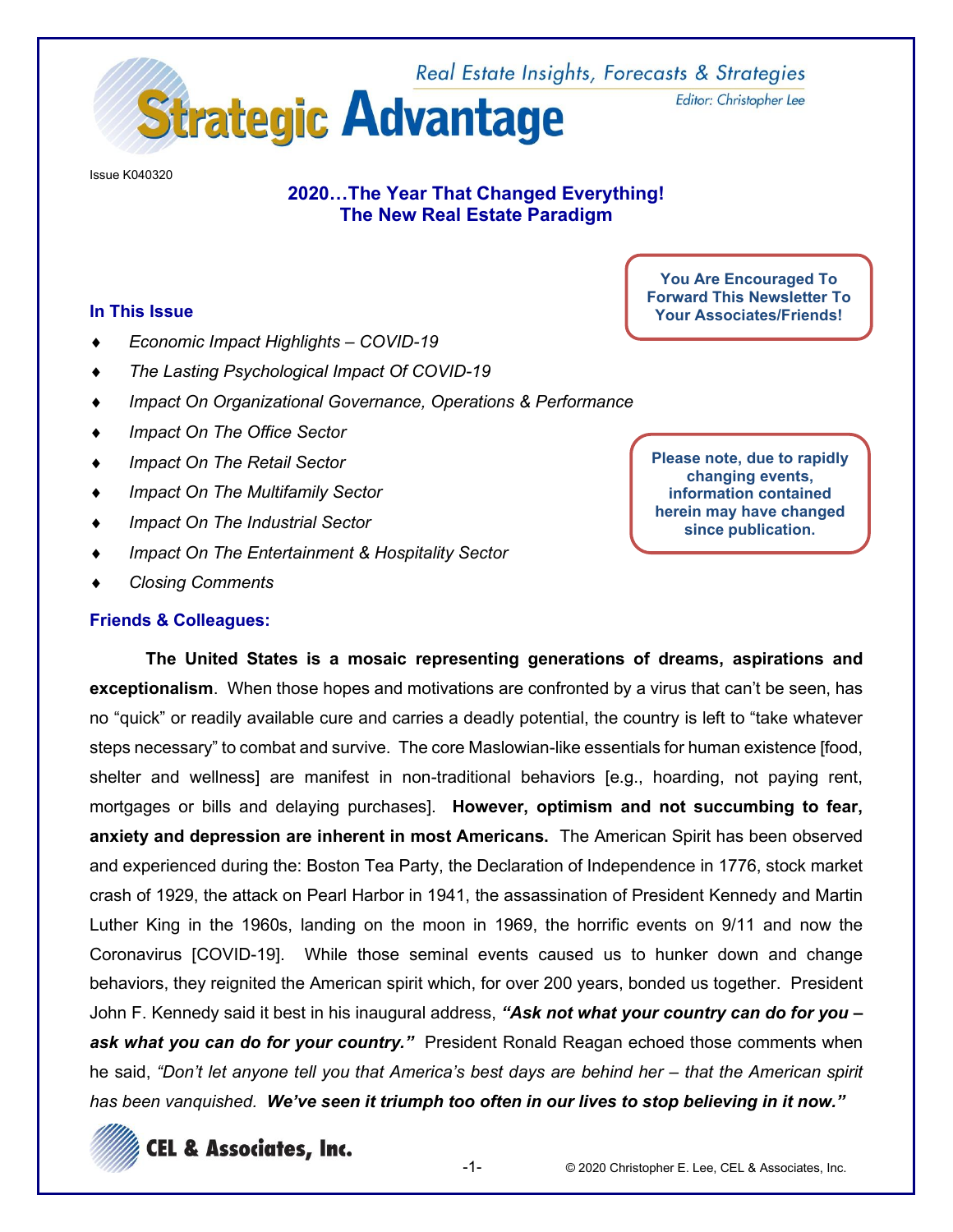# **Key Provisions Of COVID-19 Stimulus Bill Enacted March 27, 2020**

- ¾ Allows 5-year carryback of net operating losses [NOL] for non-REIT business for 2018, 2019 and 2020.
- ¾ Increases the limitation on deductible business interest from 30% to 50% of EBITDA for 2019 and 2020.
- Excludes from income the cancellation of debt related to new, emergency small business loans.
- ¾ Provides small businesses [tenants] with \$367 billion in loan assistance.
- ¾ Provides payments to many individuals and families, extends unemployment insurance and other social safety net programs.
- $\triangleright$  Lifts reductions in paper losses for three years.

*GSEs will allow lenders to grant forbearance for up to three months to borrowers experiencing hardship due to COVID-19.*

Source: CEL & Associates, Inc. and NAIOP.

6

And one of my favorite quotes from Winston Churchill, whose mother was American: "Success *is not final, failure is not fatal: it is the courage to continue that counts.´* **Courage in these times is a decision, not an option**. Today, the Coronavirus is a war, not a brief, moment-in-time emergency.

Uncertainty creates anxiety and frugality, and generational differences reveal a compendium of emotional pessimism and optimism. Major events, such as **COVID-19, will (re)shape society, public consciousness and the real estate industry for decades [not years] to come.** The post-COVID-19 world will bring clarity to what Nassim Taleb called a "black swan event," i.e., the probability of its occurrence is very low, but the impact is immense.

**Financial insecurity, unemployment [real or feared] and how we live have a profound influence on our identity...as individuals and as a society**. Where and how we work, where and how we shop, where and how we live and where and how we spend our leisure time is forever changed. **COVID-19 sparked a debate over human rights, property rights, privacy rights, societal rights and government rights**. The pace, impact and lasting changes will reverberate within every market and every asset class. Ironically, or perhaps just great timing, the real estate cycle, which peaked in 2019, was already faced with a tsunami of transformative events occurring simultaneously...the **Coronavirus just accelerated many gradual changes into light speed transformations**. From PropTech to consolidation, from legacy exits to the emergence of new competitors, from business as usual to business with a purpose and from Big Data to AI and AR, the real estate industry in 2020, as a result of COVID-19, will change. What once was is no longer a certainty. What we could rely upon is no longer reliable. What we could "count on," is now a memory. **We are in uncharted waters**. The time to change is now...tomorrow is too late. Your ability to shape your future should be your #1 priority. You can't change yesterday, but you can seize the moment and create the future you **want it to be**.

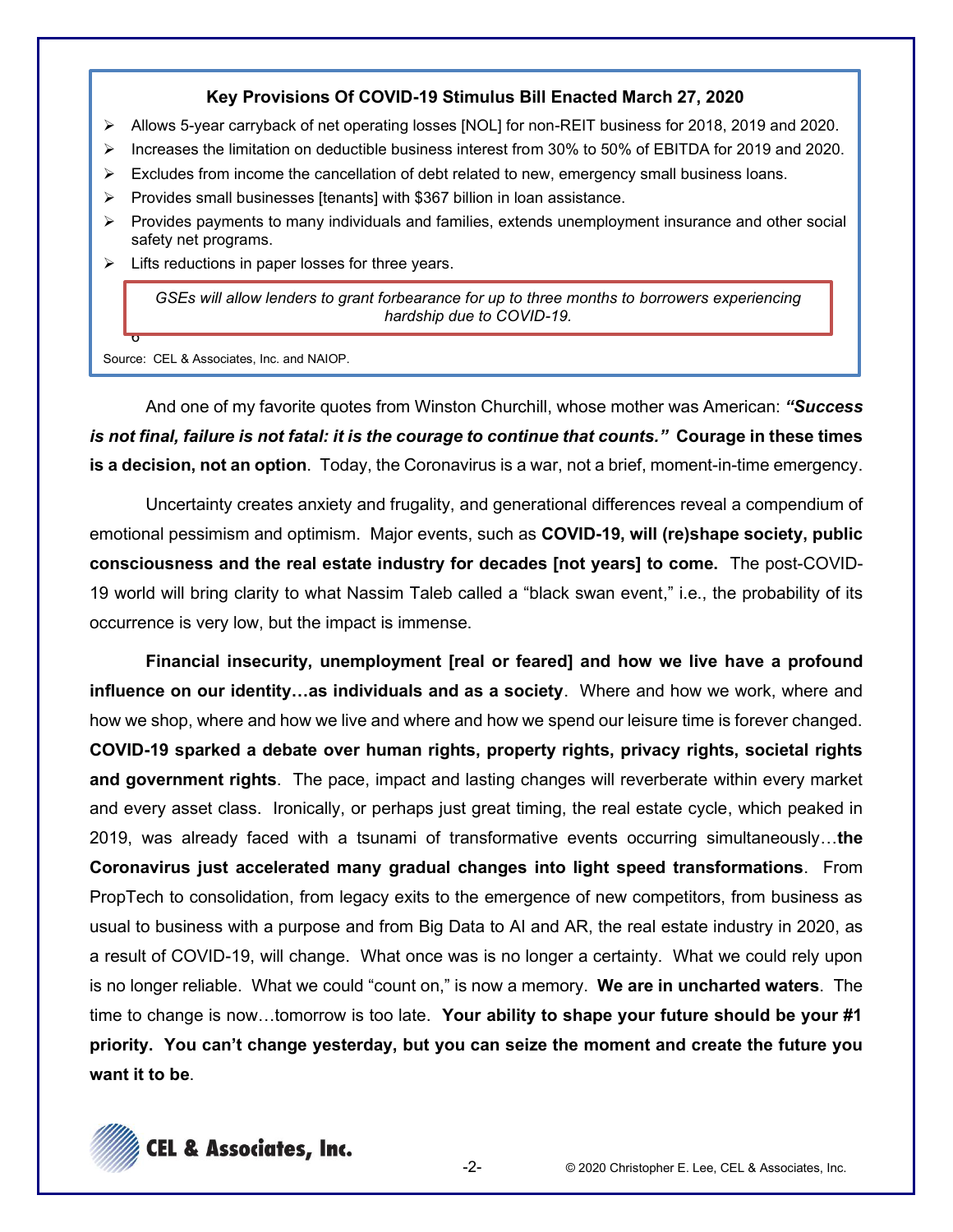In this issue of *Strategic Advantage*, we will examine, based on the situation which is very fluid, and as we understand it, the resulting impacts from the Coronavirus [COVID-19] on each asset class and the significant changes ahead for company governance, operations and performance. Remember John Kennedy's words, "Change is the law of life. And those who look only to the past or the *DIESENT are certain to miss the future."* 

# **Markets Likely To Experience A Long, Post-COVID-19 Recovery**

- $\triangleright$  **Florida:** 127m 130m visitors per year, over 19% of the population is 65 and older, the annual threat of hurricanes and high cost of living. Could take 24 months or longer to recover [albeit below historical levels].
- ¾ *New York:* Emerging as the epicenter of coronavirus, compounded by decades of bureaucracy, among the highest state and local taxes in the U.S., nearly \$70 billion in unfunded pension liabilities, New York was the #1 "move out" state in 2019 and dependent on nearly 63 million tourists per year. Watch for deal volume to decline, tenants to relocate out of NYC and visitation totals to drop significantly.
- ¾ *Illinois:* High corporate taxes [45% increase in January, 2020], high property taxes, a net migration rate, a \$137 billion unfunded pension liability with a \$250 billion obligation that is growing, and that doesn't include \$30 billion in unfunded pension liabilities for the City of Chicago. Watch for tenants to relocate all or a portion of their business out of the state.
- ¾ *California:* Locking down 40 million people for many weeks is economically devastating, high gasoline taxes, unfunded pension liabilities [conservatively \$333 billion statewide], ranked #48 of all U.S. states in overall economic freedom, loss of many foreign visitors, and the impact of the reduction in port activity will be challenging. Watch for the "blame game" to occur that will cause many businesses and residents to examine moving elsewhere.
- → **Nevada:** Around 56 million tourists annually [nearly 50 million visited Las Vegas...6m 7m were conventioneers], gaming- and entertainment-dependent with dramatic boom/bust cycles. Watch for some small- to mid-size hotels and restaurants to go out of business, and the negative economic multipliers of the "shutdown" could take years to recover. Casinos will experience a sharp decline in visitors.
- ¾ *Airline Hub Cities: Dallas, Atlanta, Chicago, New York City, Denver, Orlando, Washington, DC,*  Los Angeles, Seattle, Charlotte, Houston and Seattle are among the top airports for passenger traffic. It will take 18 - 24 months to "get back to normal," assuming no repeat pandemic occurrence in 2021.
- ¾ *Oil-Dependent Markets:* The dramatic fluctuation in the crude oil/energy sector [prices, rig counts, oil drilling operations]; shifting energy policy and emergence of alternate energy sources will create multiyear challenges for markets such as Houston and other energy-dependent regions.

Source: CEL & Associates, Inc. and multiple external data sources.

# **Economic Impact Highlights - COVID-19**

Bottomline...the Coronavirus will push the U.S. into a recession. Overall GDP growth in 2020 is expected to decline 10% - 13%...the deepest recession on record. Some expect unemployment could rise in 2020 to 10% - 15%, or higher, assuming a COVID-19 peak occurs by the 3Q. Unemployment in 2Q could reach 30% or higher, as a result of the massive layoffs/furloughs, statewide stay-at-home and quarantine policies of some of the largest employment states [California, New York, Illinois, Florida, Michigan and Ohio] in order to arrest the spread of this virus. There are over 30 million small businesses in the U.S., and a number of them will not survive a protracted, stay-in-place environment. Wages will remain flat in 2020 as employers seek to retain great talent, but not at the cost of bankrupting their business.

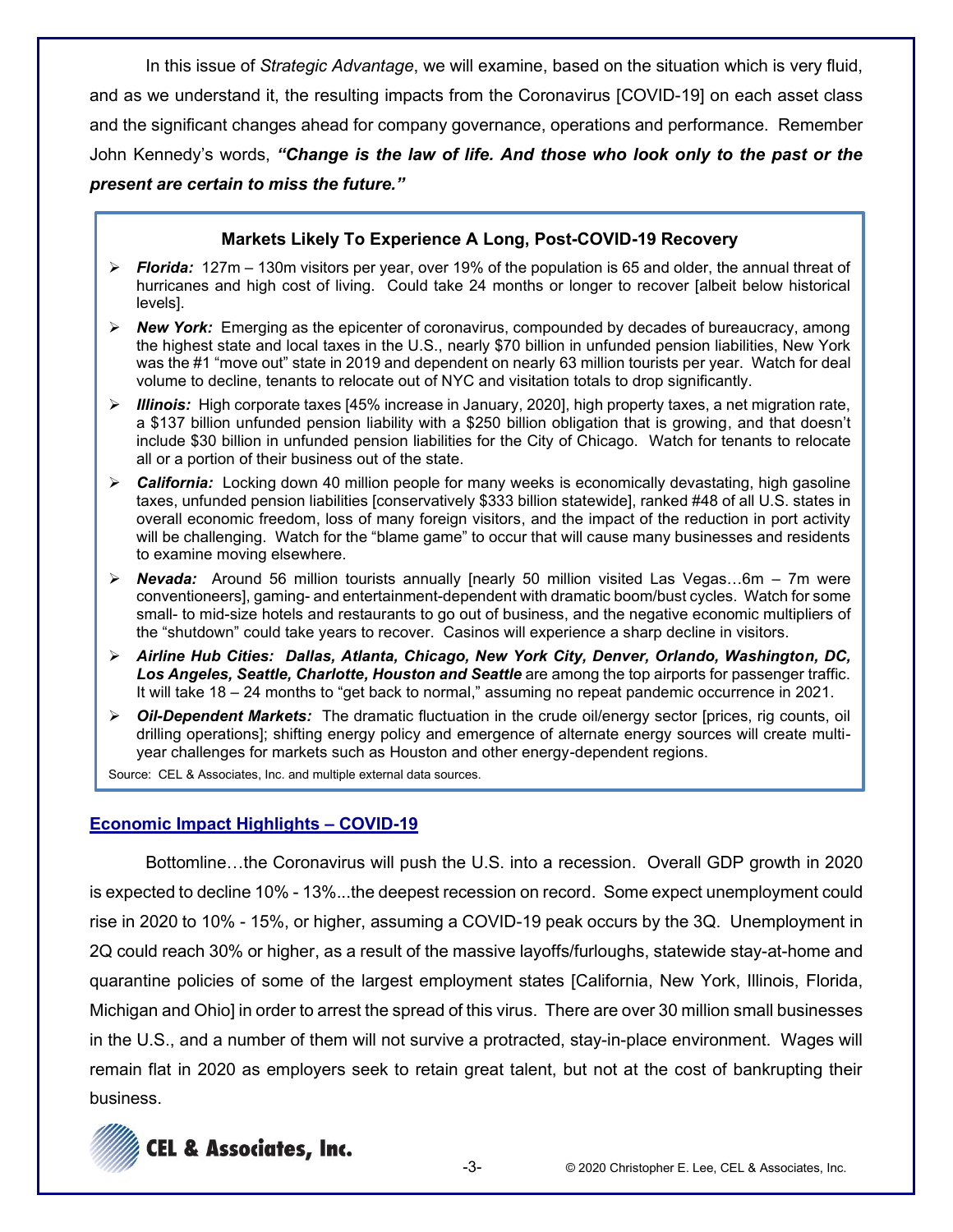# **Real Estate Sectors Likely To Experience Enhanced Building Operation Regulations\***

- $\blacktriangleright$  Lodging Facilities
- $\triangleright$  Apartment Communities
- $\triangleright$  Retail Centers
- $\triangleright$  Gaming Facilities
- $\blacktriangleright$  Healthcare
- $\triangleright$  Office Buildings
- $\triangleright$  Conference Facilities
- $\triangleright$  Entertainment Centers
- $\triangleright$  Outdoor Assembly Venues
- \* Integrated security systems, onsite cameras, thermal imaging, required "wearable" technology, sensors, screening systems, minimal cleaning standards, employee health certifications, written backup/emergency plans, and adherence to a converged security platform.

Source: CEL & Associates, Inc. and multiple external data sources.

Unemployment claims and applications for SNAP will rise dramatically. Earnings for the S&P 500 probably will, at best, be flat in 2020. Dividend payments will likely be suspended by a number of corporations. The Federal Reserve's balance sheet, now around \$5 trillion, could double or even reach \$20 - \$30 trillion by 2030 in an era of seemingly recurring quantitative easing, bond purchases, main street lending programs and slashing bank lending notes. Will there be a moratorium on margin calls from banks on mortgage debt? The SNL U.S. Equity REIT Index could be down 8% - 12% after REITs posted a nearly 29% total return in 2019. Investment sales [around 50%] could be repriced, delayed or fall out. Buyers are and will continue to reprice. Construction delays [30-90 days] will create challenges for some. Reduction-in-Force (RIF) employees may not be easily replaced. Investors are going to be asking a thousand questions about "their investment[s]."

**At the end of the 4Q 2019, total mortgage debt was around \$15.8 trillion of which \$3.7 trillion were in outstanding commercial and multifamily loans**. For that sector [commercial facilities funding], banks held 39%; agency, GSE and MBS originators held 20%; life companies held 15%; and others held the balance. Over the past several years, low interest rates have caused borrowing to skyrocket, but **post-COVID-19, the percent of mortgage delinquencies, defaults and restructurings will rise dramatically**. CRE default rates could rise to 7% - 10% (currently 0.4%). Many property-owning REIT stocks were down 40% - 50% during the recent February 21  $-$  March 23 period. Similar to the S&L crisis of  $1986 - 1995$ , during which nearly one-third of savings and loan associations closed, expect protracted turmoil among lenders during the next four - six years.

Real estate service company revenues could decline 20% - 35% [in some cases more] in 2020, depending on the mix of recurring to transactional income and geographic location. **However, the action of the federal government, the infusion of a \$2.2 trillion fiscal stimulus, continued low interest rates and other financial considerations should keep this recession from a prolonged "U-shape" recovery to a likely "V-shape" recovery [a 55% - 60% probability].** What happens in 2021, after all the subsidies/handouts end, is unknown. Expect the financial pain and operational

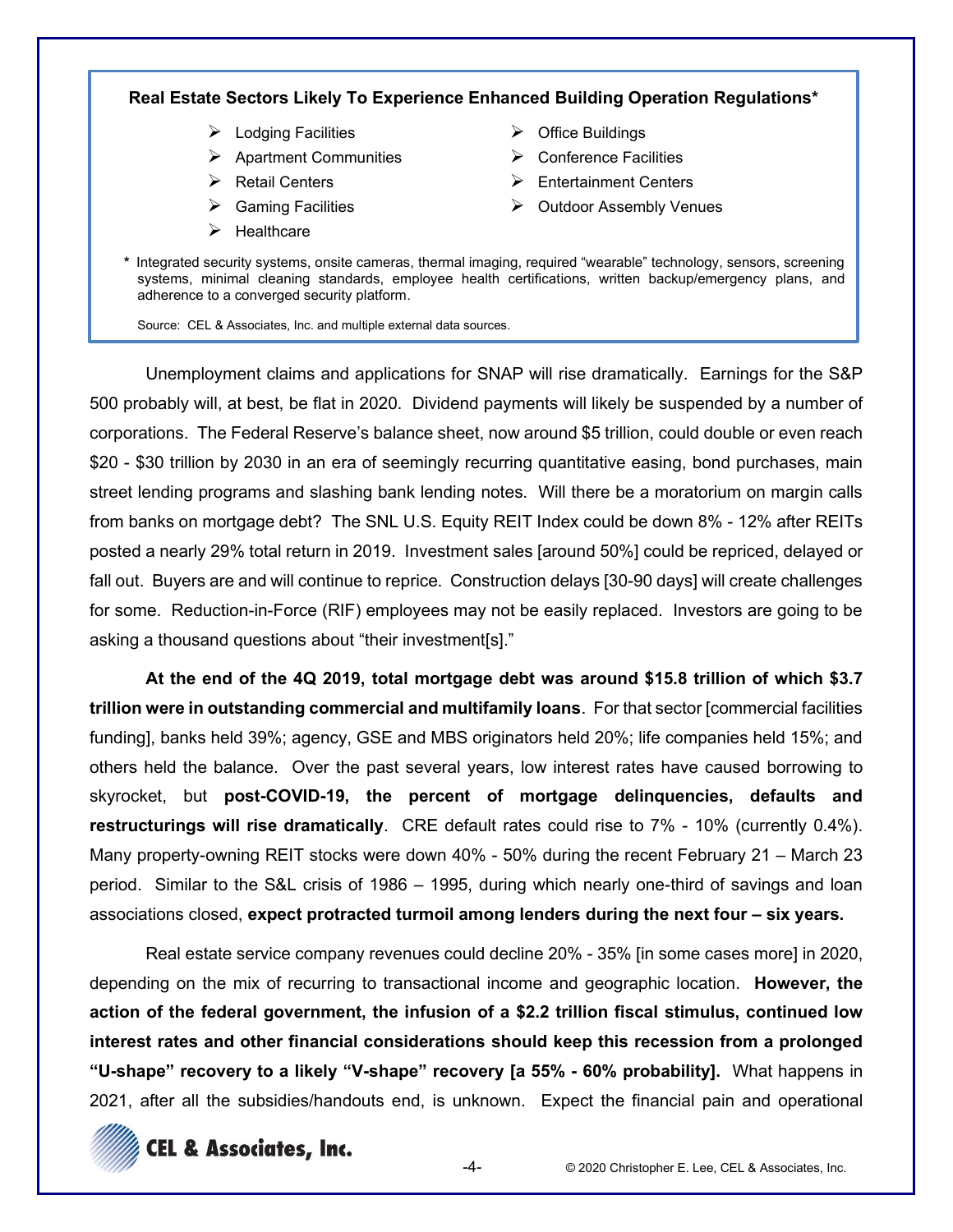challenges to remain until slowly recovering by the 3Q. In an election year, the financial bailout of the consumer will take precedence over benefits to large companies.

However, the fundamentals of how Americans live, work, shop and play have changed and will not return to historical norms of behavior, consumption and lifestyles. The year 2020 will be analogous to the impacts of and transformative changes resulting from the Great Depression [1929 – 1932], which took more than 10 years to recover.

#### The Lasting Psychological Impact Of COVID-19

The brain's hippocampus region plays a role in creating short-term memory, then transferring the data to various places in the cortex for long-term memory. The real or potential trauma of job loss, inability to provide for your family, pay rent, make a mortgage payment, or pay normal living expenses is burned into memory. The "hidden" impact of catching a deadly virus varies among individuals, based on their vulnerability to avoiding long-term psychological damage. Fear is universal and it can control behavior, letting feelings get in the way of what could happen.

Many who went through the Great Depression 30, 40 or 50 years later were still "saving" leftover meals, looking to spend wisely, carefully "guarding" their money and preferring to "handle things themselves." For those who experienced World War II, the Korean or Vietnam Wars, the lasting memories of camaraderie, brotherhood, Agent Orange, fear and death remain topics at reunions and among friends. Where you were when President Kennedy was shot, when Neil Armstrong first stepped on the moon, for Woodstock Festival in 1969, the gasoline/oil crises in the 1980s, Desert Storm in early 1991, Y2k in 2000, or the subprime mortgage crisis [2007 - 2009] are memories that remain forever in our cache of lasting experiences. Unexpected events have psychological impacts that last for years, not weeks.

The psychological and behavioral impacts after traumatic experiences are well-documented. Consumer spending declines, weddings are delayed, birthrates drop and major "life decisions" [buying a home, changing jobs, relocation and making significant investments/commitments] are deferred. The three most important elements shaping human behavior are food, shelter, and wellness. Satisfy those three factors, and life is good. Delaying, interrupting or navigating the uncertainty around each, causes "hunkering down, hoarding."

The ongoing stress caused by an invisible virus with no immediate treatment or cure in a world requiring social distancing, and sheltering-in-place, can be overwhelming to some, and a lasting "scary" memory for many. Some experts and models project 100,000 to 240,000 deaths may occur due to the Coronavirus. Due to rapidly shifting conditions, these projections may not be accurate.



 $-5-$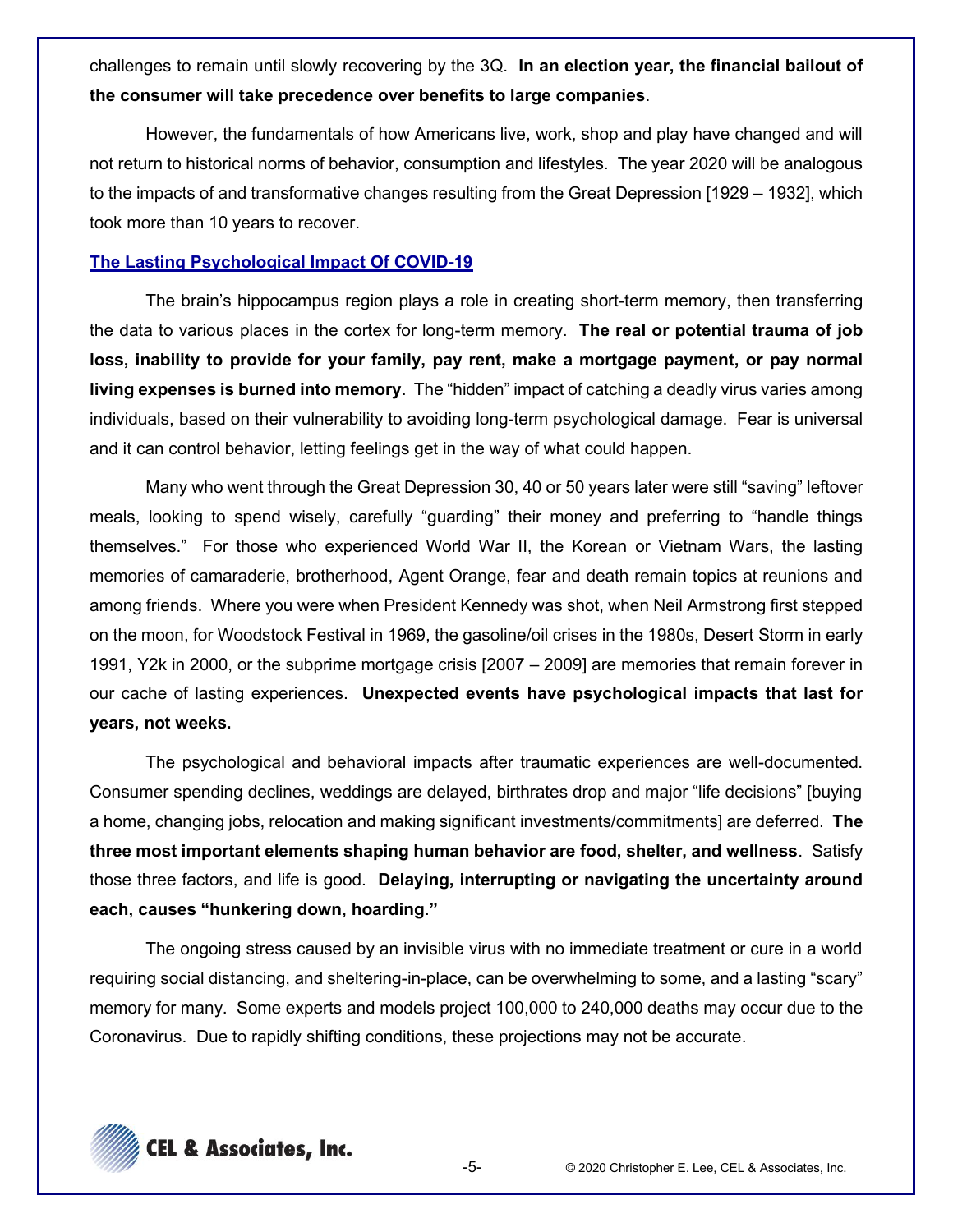#### **Critical Infrastructure Sectors**

These infrastructure sectors are very likely to receive renewed focus, investment and upgrades, creating direct, adjacency and/or indirect real estate opportunities through 2030.

 $\triangleright$  Government Facilities

- $\triangleright$  Information Technology
- $\triangleright$  Communications
- $\triangleright$  Critical Manufacturing
- $\triangleright$  Energy
- $\triangleright$  Emergency Services
- $\triangleright$  Security
- $\triangleright$  Chemicals  $\triangleright$  Logistics
- $\triangleright$  Waste Management
- $\blacktriangleright$  Healthcare/Biotech
- $\triangleright$  Pharmaceuticals
- $\triangleright$  Transportation
- $\triangleright$  Water Systems
- $\triangleright$  Food & Agriculture
- $\triangleright$  Financial Services
- $\triangleright$  Defense-Related
- $\triangleright$  Military

Source: CEL & Associates, Inc. and multiple external data sources.

Within the real estate industry, taking an apartment tour or leasing an apartment previously occupied by an "unknown" or perhaps a self-quarantined resident or home seller, will kick-in a "defer now" behavior by prospective renters and buyers. Investors acquiring a building or lenders financing a building may "take a second look" or "delay until things settle down." Owners of retail centers will have daily panic attacks should a COVID-19 patient list their center as a place they spent the afternoon or evening. Retailers will speculate whether their customers will return or continue to increase their online spending. Buyers of real estate assets will wonder whether they will get 6- to 9-month extensions from sellers...will those buyers walk, restructure or revise pricing? Working through rent abatement issues will take all of 2020 to resolve. What will happen when rent expected from a large number of small business tenants or laid-off apartment renters is not paid or is delayed? Warehouse distribution real estate tenants will subconsciously question "where did this package come from" and whether it is safe to handle. Office workers will question whether getting into crowded elevators or working in close proximity cubicles is safe. Working remotely will result in less leased office space. **As you can see, while COVID-19 eventually will be behind us, the lasting psychological impacts and implications**  are and will be significant...2020 will be the Year That Changed Everything.

**Remember, attitude and optimism are choices.** While the scars will become distant memories over time, the behavior changes in how we live, work, shop and play will remain for at least 10 ± 15 years. **The real estate industry will be on the front line of this lingering fear of the unknown.** However, as Winston Churchill said, "For myself I am an optimist – it does not seem to be much use to be anything else."

# **Impact On Organizational Governance, Operations & Performance**

**Prior to COVID-19, most real estate firms believed and acted as if tomorrow was going to be the same as today**. Reliable information could be trusted for linear projections. Human behavior and managing people could follow textbook processes and policies. Succession was a need-to-dosometime process, and organizational architecture could be tweaked but never fully overhauled.

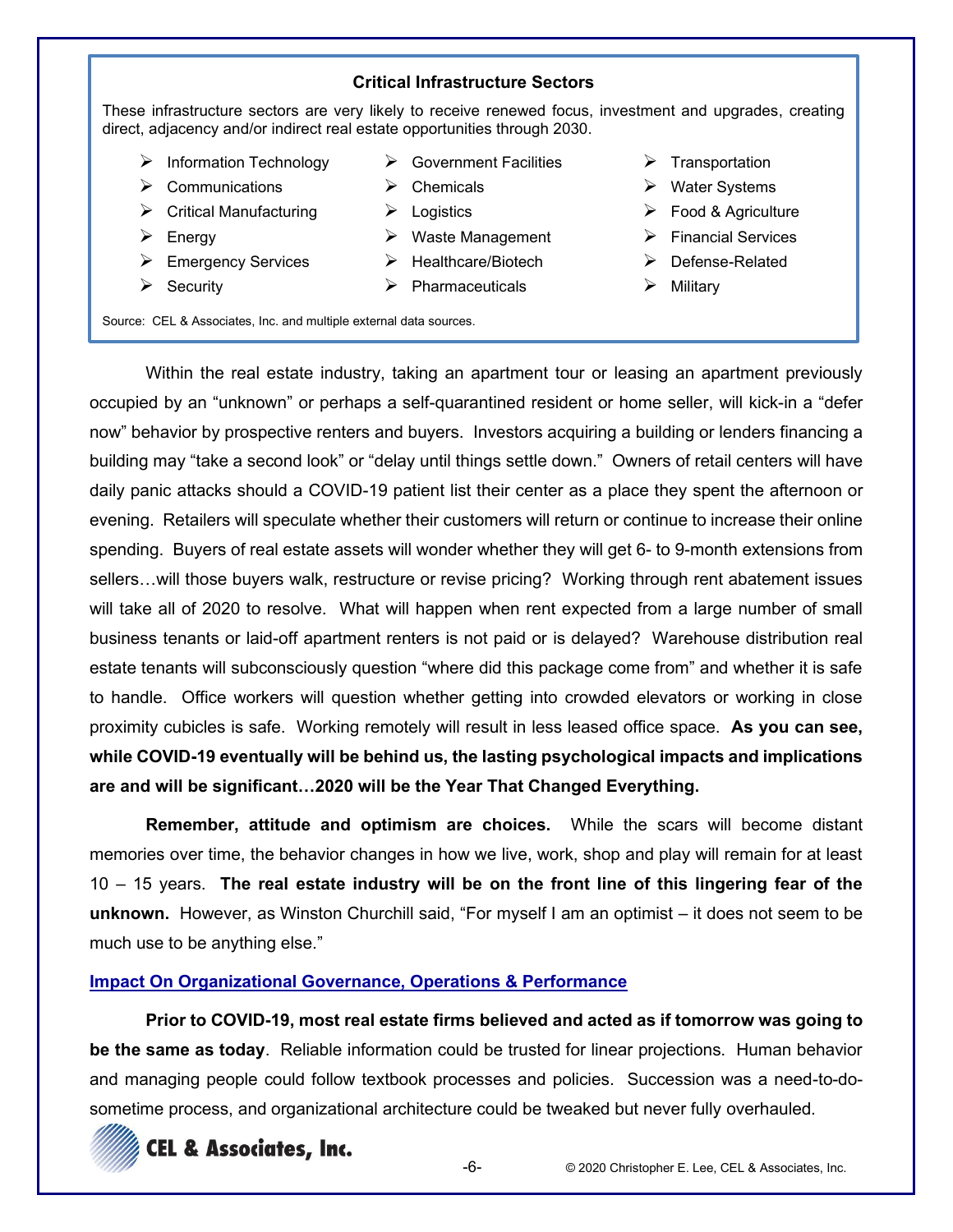#### Impacts Of COVID-19 On Development

- Incorporating hands-free amenities [e.g., motion activated doors, restroom faucets, tissue dispensers,  $\blacktriangleright$ parking garage gates/doors, etc.] in building designs.
- $\triangleright$  Identifying new sources for building supplies and fixtures. China now accounts for 30% of all U.S. building products.
- $\triangleright$  Utilization of new building materials, technologies and robotics to perform formerly human tasks.
- $\triangleright$  Inclusion of pandemics in force majeure clauses in construction contracts.
- $\triangleright$  Upgrades to HVAC systems regarding air quality and circulation.
- $\triangleright$  Regular onsite health inspections during construction and before Certificate of Occupancy.

Source: CEL & Associates, Inc. and multiple external data sources.

In 2020, that changed...and changed dramatically with an accelerated sense of urgency. Today, urgency with change can define outcomes between the procrastinators and proactive real estate practitioners.

The real estate industry, which has always been the unfinished business of society, has the capability and opportunity to lead a national digital and economic renewal of our infrastructure and cities. "Without a sense of urgency to change, desire loses its value." Real estate companies now recognize the need for sustained governance [i.e., forming a true Board of Directors], in-place succession plans for all mission critical positions, and clear charter or position descriptions on roles and responsibilities for the groups or individuals who lead. Real estate companies must revise their compensation plans, set up sufficient operating reserves and build up the balance sheet. In today's and tomorrow's uncharted waters, the ability to "weather future storms" will take precedent over "more of the same." Going forward, real estate companies must have "pre-crisis" external and internal operational, communications and brand management strategies in a "ready-to-go" state. Customer, client, investor, employee, vendor and lender crisis communication modules should be created and reviewed/updated quarterly. Every real estate firm will recognize the need to develop recurring sources of income to offset [pay for] 100% of corporate overhead...anything less will put undue stress on the organization and its principals.

In the post-coronavirus era, defining essential and non-essential positions, identifying potential "outsource" opportunities and updating personnel policies to deal with prolonged illnesses/work stoppage become essential operational necessities.

Perhaps the biggest lasting impact on real estate firms will be the continuation of "working remotely." In the past, working from home was resisted due to a mistrust of the process, not lack of trust in the employee. Watch for up to 20% - 30% of today's real estate employees to perform all or a significant portion of work remotely.



 $-7-$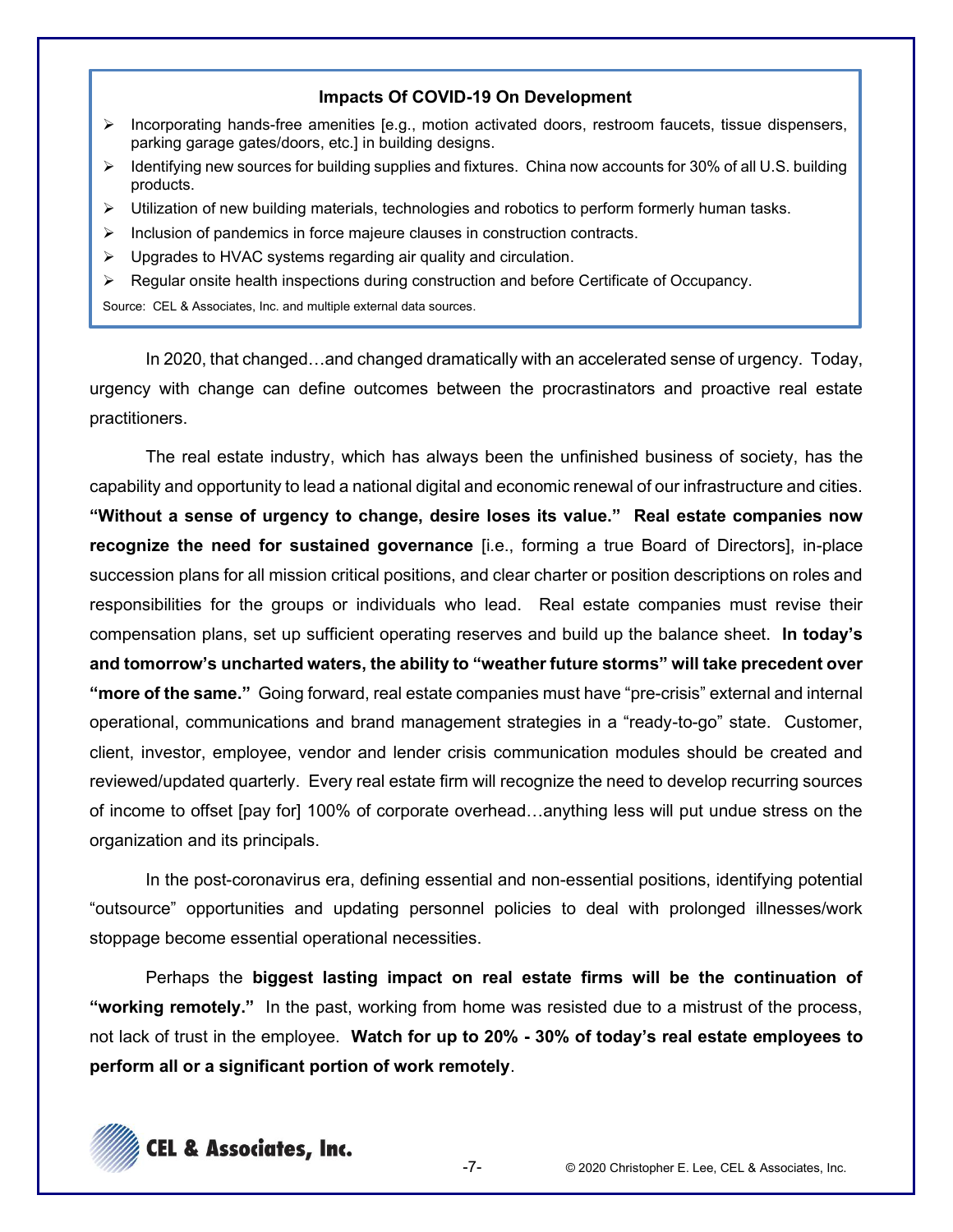#### **Impacts Of COVID-19 On Tenants / Residents**

- $\triangleright$  Watch for "required" wearable devices that, in addition to automatically opening doors, giving access to elevators and common areas, also will connect with building "disease" and "environmental monitors" [the technology exists today].
- $\triangleright$  Inclusion of pandemics in force majeure clauses in tenant leases.
- $\triangleright$  Addition of onsite "health monitoring" stations.
- $\triangleright$  Addition of a "You Are Responsible" clause in all leases, requiring proof of a "crisis" health/safety plan and mandatory reporting of illness issues.
- ¾ Increased requirements for Tenants and Residents to have N95 masks for all individuals working/living in the space.
- $\triangleright$  Watch for new regulations reducing the number of people who can be in an elevator at one time, along with "Fewer Is Healthier" policies.

Source: CEL & Associates, Inc. and multiple external data sources.

Watch for "work-from-home" policies to assure proper decorum, productivity standards, communication and online protocols. Watch for the adoption of four-day work weeks, shorter workdays and greater reliance on technology for "current" employees. Watch for bonuses attached to deal finders, developers and leasing to be adjusted to retain key performers. Extensions of sick leave "banking" and "healthy-to-come-to-work" standards will be commonplace. Use of Zoom, Go To Meeting and Blue Jeans video conferencing technology will become more popular alternatives than "getting together." Board management software [e.g., Diligent] and other secure online document management such as DocuSign could electronically account for 70% - 75% of all "approval" transactions. Robust CRM platforms will be used increasingly to interact with customers and clients. **Automation and outsourcing could replace 20% - 30% of real estate employees performing clerical, accounting and administrative functions**. Robust dashboards and online internal document sharing/signing capabilities will be commonplace and extend throughout the organization.

Preparing for the worst, not being caught off-guard and anticipating problems before they occur will be the operating focus of real estate companies through 2030. **Watch for 80% of real estate firms to move to a true Board governance structure with Independent Board members and outside Advisors**.

**Learning to plan for recurring uncertainty will be the top priority in the 2020 decade.** Watch for contingency plans to be a normal part of each year's budgeting/planning process. Watch for, and very likely expect, a reduction in workforce [automation, IC status and/or freelancer] and overall space needs proportionate to growth in revenues and activities. Watch for organization structures to become more digitally independent, helix-structure, engaging operating platforms that move away from the traditional command-and-control models in many real estate organizations today.

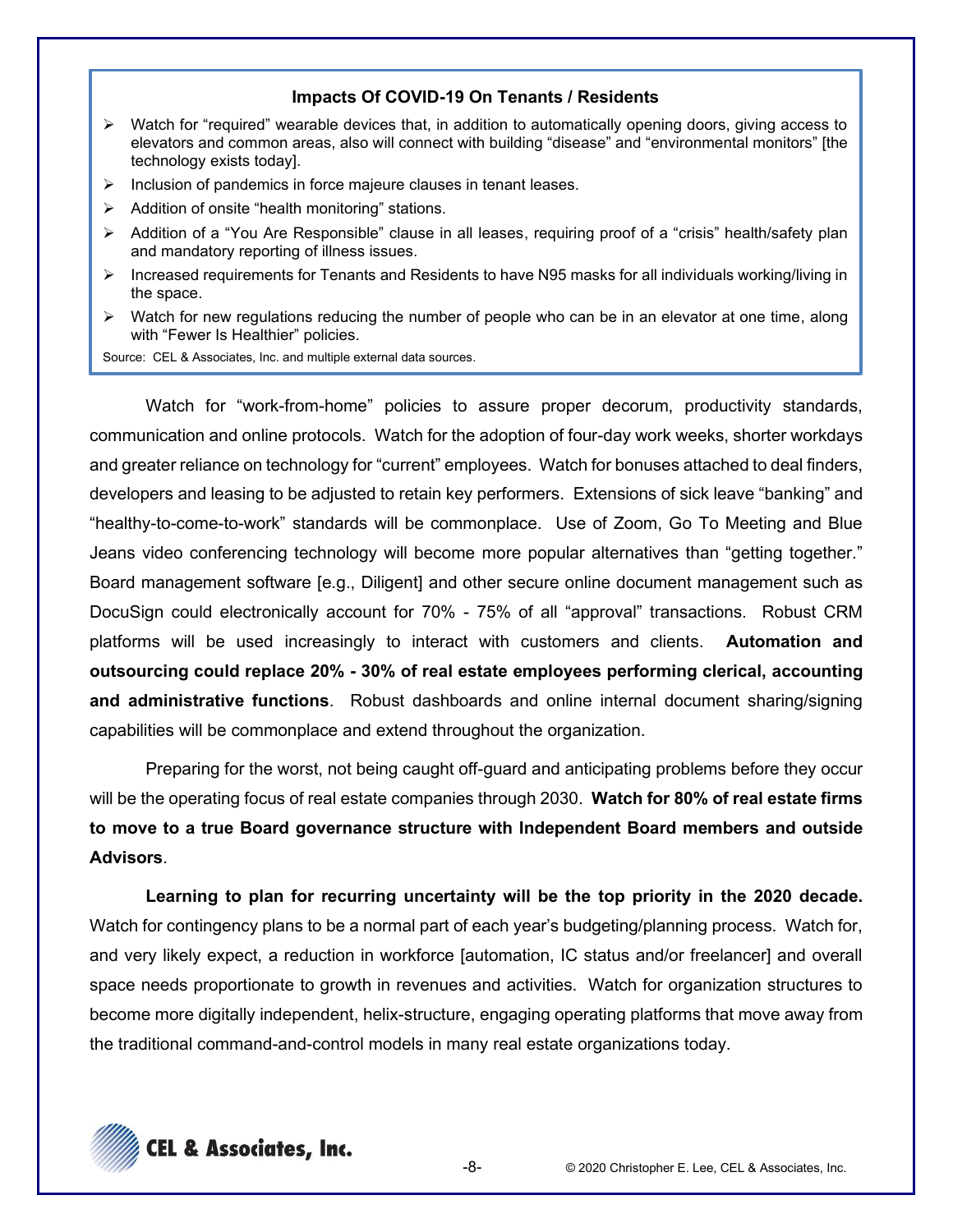#### **Why Real Estate Will Remain A Preferred Investment Class, Post COVID-19**

- $\triangleright$  A low interest rate environment increases returns.
- ¾ Americans need to live [apartments], shop [grocery-anchored retail] and produce/distribute goods [warehouse/distribution facilities].
- $\triangleright$  Continued strong demographics [population growth and household formation].
- $\triangleright$  Favorable tax treatment [1031, Carried Interest, Capital Gains, Opportunity Zones, etc.].
- $\triangleright$  Capital in non-performing real estate asset classes will shift monies into multifamily, last mile and healthcare.
- $\triangleright$  Attractive investment option for flight capital.
- $\triangleright$  Aging population [healthcare asset investing].
- $\triangleright$  Inflation protection.
- $\triangleright$  Asset appreciation plus cash flow.

Source: CEL & Associates, Inc.

Perhaps the biggest initiative in 2020 for *all* real estate firms will be a review and restructuring of the strategic and long-term plan. **Whatever strategic plan you had entering 2020 must be**  reviewed, revitalized and restated to reflect today's and tomorrow's new normal.

#### **Impact On The Office Sector**

Over the past decade, the redefinition of work and the worker has been slowly unfolding. **Work**  now follows the worker...wherever he/she wants to be and whenever he/she wants to work. Before COVID-19, around 43% of workers "occasionally" worked from home [vs. 39% in 2012], 62% of workers said they could work remotely, and 80% of workers wanted to work from home at least "some of the time." Clearly, COVID-19 will increase those percentages, spelling rough waters ahead for office landlords. The digitization of the workplace, automation and the work-remotely impetus caused by COVID-19 will result in increased office space vacancies, shorter leases, reduction of space needs from renewing tenants and less money available for tenant improvements. Vacancies will rise dramatically before they slowly decline. With approximately 8.1 billion square feet of office space nationally, the expected addition of another 335 million square feet through 2024 is very much in doubt. In addition, tenants increasingly will expect true 24/7 property management and maintenance services as workers become shift employees  $[7 \text{ a.m.} - 3 \text{ p.m.}; 3 \text{ p.m.} - 11 \text{ p.m.}; 11 \text{ p.m.} - 7 \text{ a.m.}].$  Why should all **employees arrive and depart at the same time?**

**The coronavirus may be devastating to companies like WeWork and question the open office, collaborative workspace, and creative office floorplans.** Entry and exit doors will become motion activated. Restroom doors will have automated open and close features. Elevators will have "electronic touch" floor buttons. Common areas will need WiFi Bluetooth technology. Office furniture will be replaced by easy-to-clean designs [a task performed by each employee when they arrive and

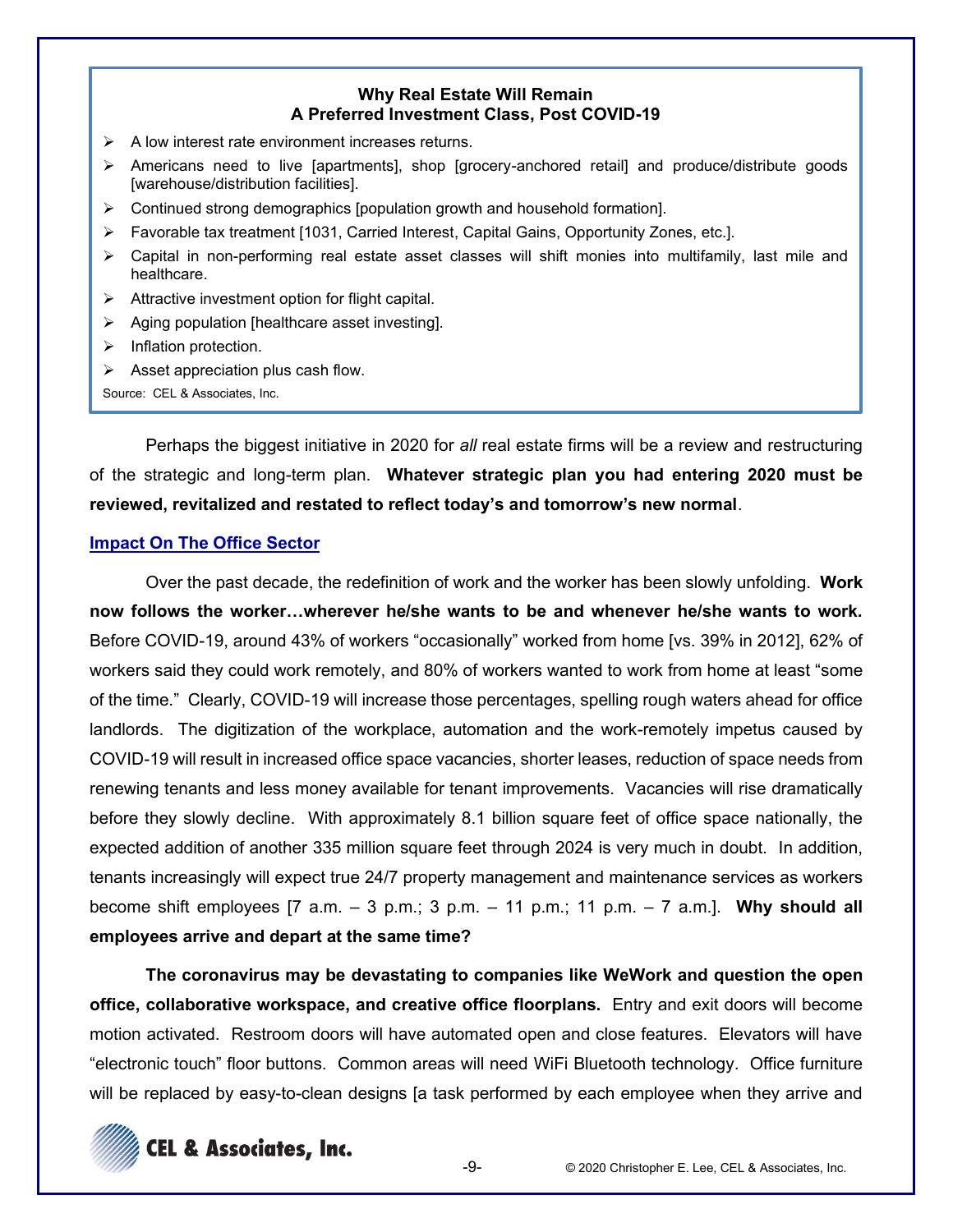before they leave for the day]. Tenants will expect a more thorough, daily disinfect cleaning of all "touch" Building operators will need to "certify" that their maintenance/facilities personnel are points." healthy...every day!

Insurance companies may not provide coverage for virus-related events. Building lobbies will need air purifiers, available hand sanitizer, walk-off mats to remove contaminants and a greater use of "green walls" and natural ventilation. Manufacturers of office furniture will incorporate/utilize antimicrobial technologies. Office building developers/owners will install touch-free, sensor-flush toilets and drinking fountains. Watch for the future deployment of tenant and visitor infrared fever screening systems placed before entering the building or an elevator.

These changes will drive up operating costs in a marketplace that is reevaluating the need for "fixed space." If recent studies by McKinsey and others are correct, owners and operators of office buildings are going to experience a decade-long period of challenge and below historical levels of financial/operating performance. The older the building, the greater the challenge. Failure to invest in "healthy" upgrades will result in a competitive leasing disadvantage. What happens when today's leases roll over during the next 10 years? Tomorrow's tenant expectations may exceed the ability or capability of many of today's office building owners to survive the transformative tsunami of lasting impacts created and/or accelerated by COVID-19.

The one clear winner in the office sector will be healthcare, medical office buildings and biotech facilities. This sector will grow 10% - 16% annually over the next decade as the entire local, county, state and national healthcare facilities infrastructure and platform are reshaped, integrated and expanded.

#### **Impact On The Retail Sector**

Already reeling from the digitization of the retail buying experience, dramatic growth in online sales, and shifting consumption patterns, the retail real estate sector is taking a major hit with the **COVID-19 pandemic.** In 2019, over 9,000 stores closed, up 63% from 2018, and following more than 8,000 store closings in 2017. With nearly 11.6 billion square feet of retail space nationwide, the forecast addition of another nearly 300 million square feet through 2024 will not occur. In 2019, online retail sales of physical goods totaled \$365.2 billion. By 2024, online retail sales are expected to grow to nearly \$600 billion. Prior to COVID-19 e-commerce sales were expected to grow to 12.4% of all retail sales by 2020. Credit Suisse forecasts 20% - 25% of American malls will close between 2017 - 2022. UBS estimates that as many as 80,000 retail stores will close by 2026...and this was before the impact of the coronavirus. Remember, consumer spending is around 69% of U.S. GDP...but 84% of GDP growth since 2014. Post COVID-19, online sales for consumer product goods and grocery items could jump to 20% or more rendering many existing retail centers irrelevant.

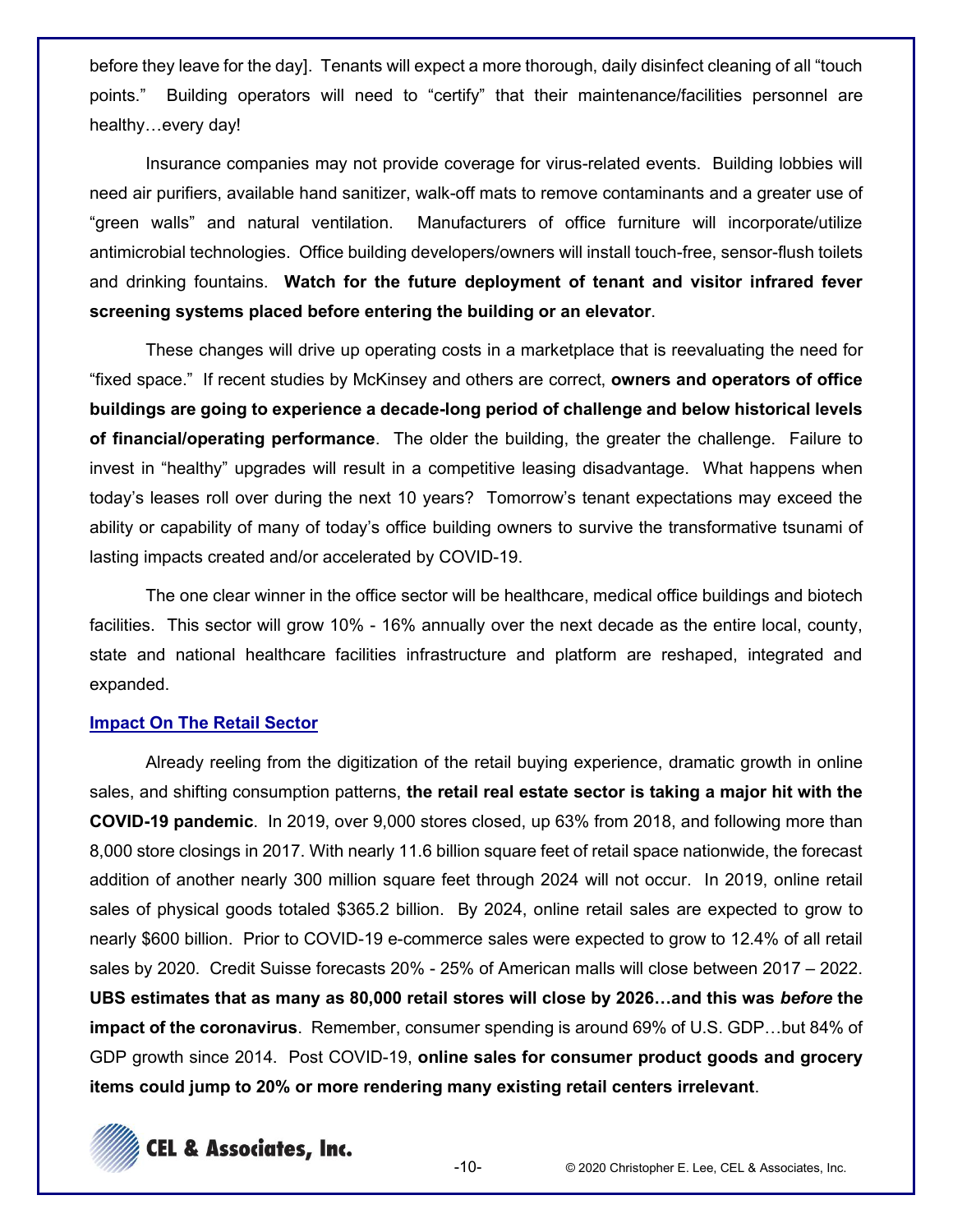**Over the next decade, a new pattern of consumption will emerge. Convenience will dominate the consumer's choice**. Discretionary spending will shift. The sharing economy will grow. The shopping "experience" will be at the top of the consumer's decision hierarchy. Customization, personalization, buying locally, simplification of choice, shrinking household size, aging population, a ubiquitous Internet, AI, virtual reality and wearables will accelerate the retail shift from the manufacturer and retailer to the individual. COVID-19 has merely highlighted and created further impetus to the new normal for consumerism. Watch for retail real estate firms to move away from their current year and for-the-moment strategies.

Local, statewide and federal mandates and recommendations to close and/or restrict hours at restaurants, bars, enclosed shopping areas, places where people gather, sporting venues, malls and stores have had significant impacts on consumer and tenant behavior. **Supply chain interruptions will result in future inventory shortages**. Travel restrictions, shelter-in-place and social distancing are redirecting consumers to online shopping and entertainment options. **Expect massive gains in ecommerce and delivery services as a result of Americans "staying at home."** Expect public retailers to cut or suspend dividends as profits drop dramatically. Grocery stores are learning how to cope with a surge in traffic due mostly to consumer stockpiling and panic buying as well as a rise in online sales, demand for same-day delivery and pick up/drive up options. Watch for food and beverage companies to accelerate their pace of industrial, warehouse and distribution leases.

The net result is: [1] an increasing number of tenants not paying rent and/or asking for rent reductions, rent freezes, rent relief and/or rent forbearance; [2] a dramatic increase in retail bankruptcies; [3] rising vacancies; [4] reduced asset values; [5] high TI allowances for renewing tenants; and [6] deferred maintenance. **The repurposing of retail centers over the next 20 years will be significant.** Like office buildings, automatic door openers and closures will be "expected" by shoppers. Lenders will be reluctant to modify retailer and retail real estate loans as they struggle to meet federal "minimum" performance standards. **Retail real estate companies must shift from an asset-centric to a consumer-centric business model...engaging each consumer and each consumer experience on a recurring and repetitive basis.** Owners of retail centers will need to deploy the latest technology to connect and interact with those who visit their centers...while they are shopping and when they have returned home.

A more holistic view of the consumer/tenant/center dynamic will be created around trust, customization or personalization, experience, quality, service and engagement. Innovative retail real estate firms will accelerate their level and scale of strategic partnerships with logistics specialists, consumer product researchers and human behavior experts. Watch for retail real estate companies to move more aggressively into the supply and value chain dynamic with "bolt on" last mile warehouse/distribution and cold storage functions. Drive up, drive through, curbside pick-up, drone

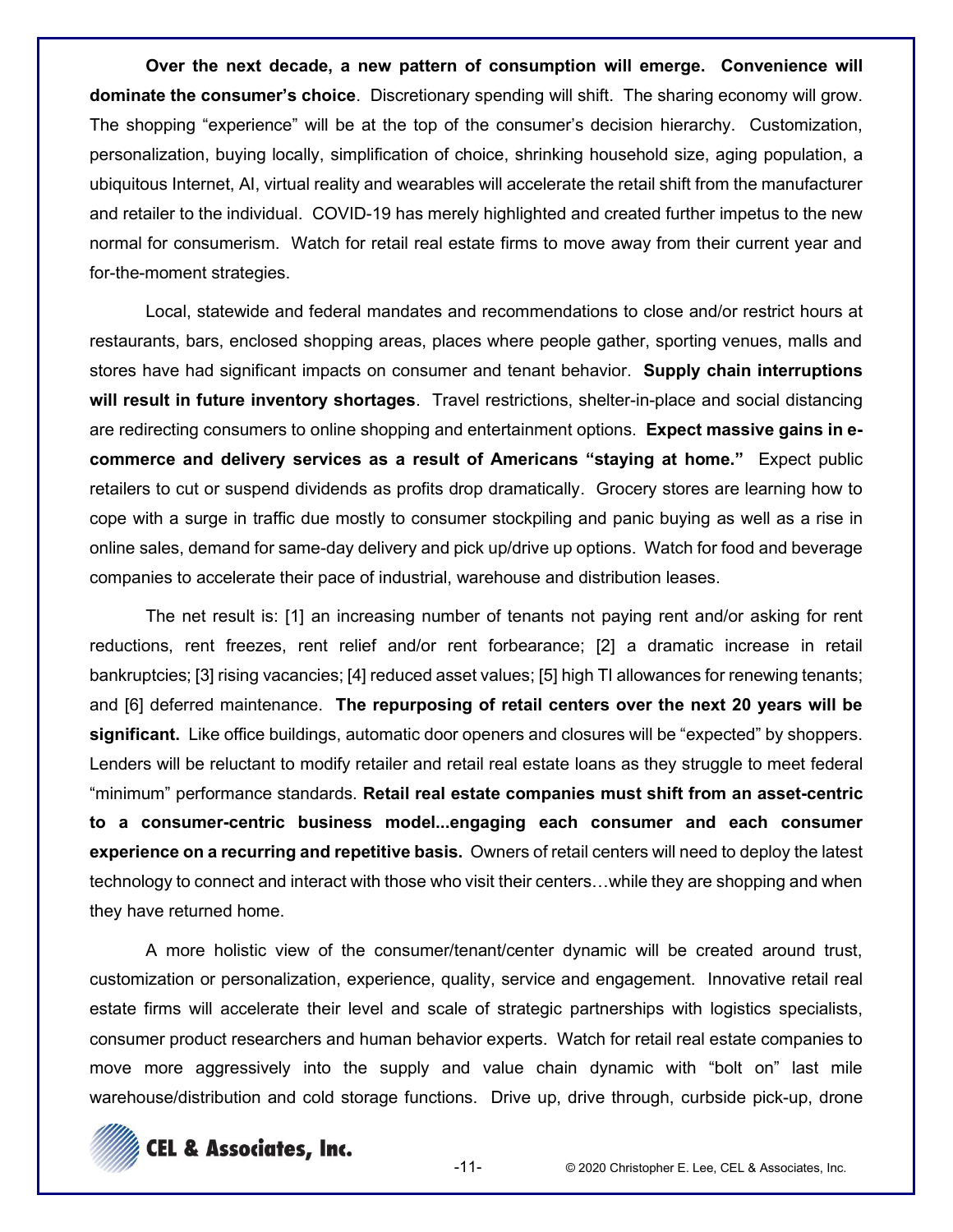deliyery and other generic delivery services will be a component of the retail center mosaic of "consumer options." As consumers buy less and buy differently, the GDP falls into negative growth and uncertainty prevails, **the retail real estate sector will experience its largest overall decline in nearly every**  category for the next two – three years, and it will emerge in 2030 with a completely different **industry, delivery system and very different real estate platform**.

# **Impact On The Multifamily Sector**

Approximately 43 million households are renters. Around \$81 billion in rent was due April 1. What percent will be delinguent? Thirty-seven percent [37%] of renters live in apartments. Between 1.4 - 1.5 million people live in nursing homes. There are 28,000 assisted living facilities and 21.4 million apartments located throughout 2.25 million rental properties. Rent forbearance, moratoriums on evictions, lease restructuring and, in some cases, rent reduction will reverberate throughout the multifamily industry. Expect apartment brokerage fees/transactions to decline 45% - 55% in 2020.

What do you do when your leasing agents or maintenance personnel refuse to interact with an existing or potential resident? What do you do when a prospective resident demands a "virus free" apartment certification before moving in? What procedural changes must be made to keep common areas and touchpoints virus free? How do you address the problems created by local governmentbased no-eviction or no-rent-increase policies spanning weeks or perhaps months? These represent business, financial, tenant, operating, customer- and facilities-related issues all rolled into one. Multifamily, with the exception of select student housing and high-risk urban assets, will rebound quickly, but the lingering challenge of collecting past-due rents will continue throughout 2020.

Leasing activity will slow, but housing is an essential human need that will result in a more rapid return to the new normal. Expect an increase in the waiving of late fees, deferring payments, restructuring leases, early renewals and/or implementing payment plans.

# **Potential Post COVID-19 Risks**

- ¾ Increased government regulation and regulations regarding onsite personnel, policies and procedures.
- $\triangleright$  Loss of beneficial tax treatment.
- $\triangleright$  Rent control and stringent eviction requirements.
- $\triangleright$  Rising insurance costs [i.e., liability].
- $\triangleright$  Litigation or "failure to notify" and/or "compliance/safety regulations."
- $\triangleright$  Increase in federal notification requirements.
- $\triangleright$  Rising compensation costs to retain key talent.
- $\triangleright$  Inability to replace furloughed/RIF personnel.
- $\triangleright$  Requirements to automate "human touch" common area touch points.
- $\triangleright$  Annual "Wellness" building certification.
- $\triangleright$  Requirements to stock masks/personal safety gear for all occupants.

Source: CEL & Associates, Inc.

# **CEL & Associates, Inc.**

-12- © 2020 Christopher E. Lee, CEL & Associates, Inc.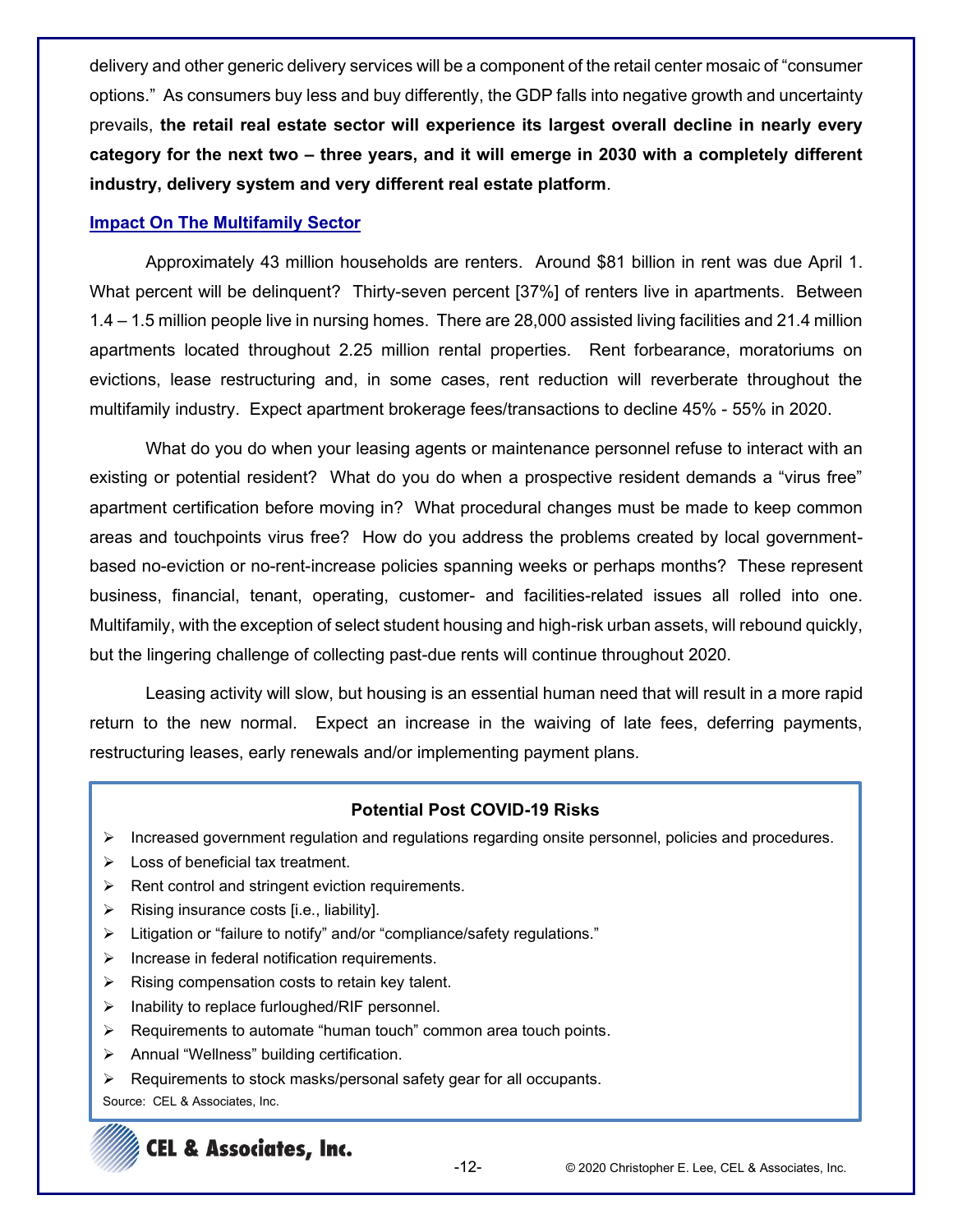Expect delays and shortages of some supplies and services. Watch for new operating policies for senior and student housing facilities [some may be in response to potential new government regulations]. Staffing levels and schedules will be modified significantly.

**Watch for a dramatic restructuring of the resident/owner/manager relationship**. Residents will expect motion-free doors in common areas, exercise rooms, mailbox areas and entries to garages. Residents may desire a unit clean bill of health from a certified "health inspector" before leasing a new unit. Residents will expect regular cleaning of all common areas and resident touchpoints. **Use of online leasing, virtual and self-guided leasing tours will replace some, but not all, of the traditional leasing process.** Supplies of hand sanitizer, N95 respirator masks, and other preventive healthcare supplies will be standard onsite amenities. Smart walls can be designed to detect medical emergencies.

Community Managers will increase their vital role as first responders...preventing, **attending to, and taking action regarding any significant health-related, force majeure or community-based issue. Watch for a "Community Health" certification requirement for Property Managers**. The responsibility to inform, manage and handle the resident experience and resident wellbeing will be enhanced by greater onsite empowerment. Watch for an increasing call for a "Wellness" rating for each apartment community. Expect select municipalities and states to enact "progressive" policies on rent control, evictions and minimal "living standards." The roles and responsibilities for a **Community Manager just expanded, became more complex, and elevated to the apex of the resident experience**

#### **Impact On The Industrial Sector**

**Supply chain interruption, inventory shortages, getting goods to the marketplace in a timely manner, and technology integration are current challenges facing the industrial real estate sector.** The coronavirus highlights the need for and the problems inherent with the industrial real estate sector. **Just-in-time deliveries do not work when demand exceeds supply**. The U.S. imported \$3.1 trillion in foreign-manufactured goods in 2019...nearly all went to a warehouse, distribution or assembly facility. It is clear from the experiences of COVID-19 and "stay-at-home" policies that the demand for large, last-mile and farm-to-market warehouse and distribution centers will grow dramatically. Frankly, watch for local, county, state and federal government mandates on maintaining a network of warehouses to store core ["strategic"] health-, weather- or crisis-related goods [water, medication, portable hospital beds, N95 masks, pre-packed food, toiletries, rain gear and field medical devices]. The entire supply and distribution chain for life-critical medical equipment and supplies will create millions of square feet of warehouse/distribution space nationwide over the next decade.

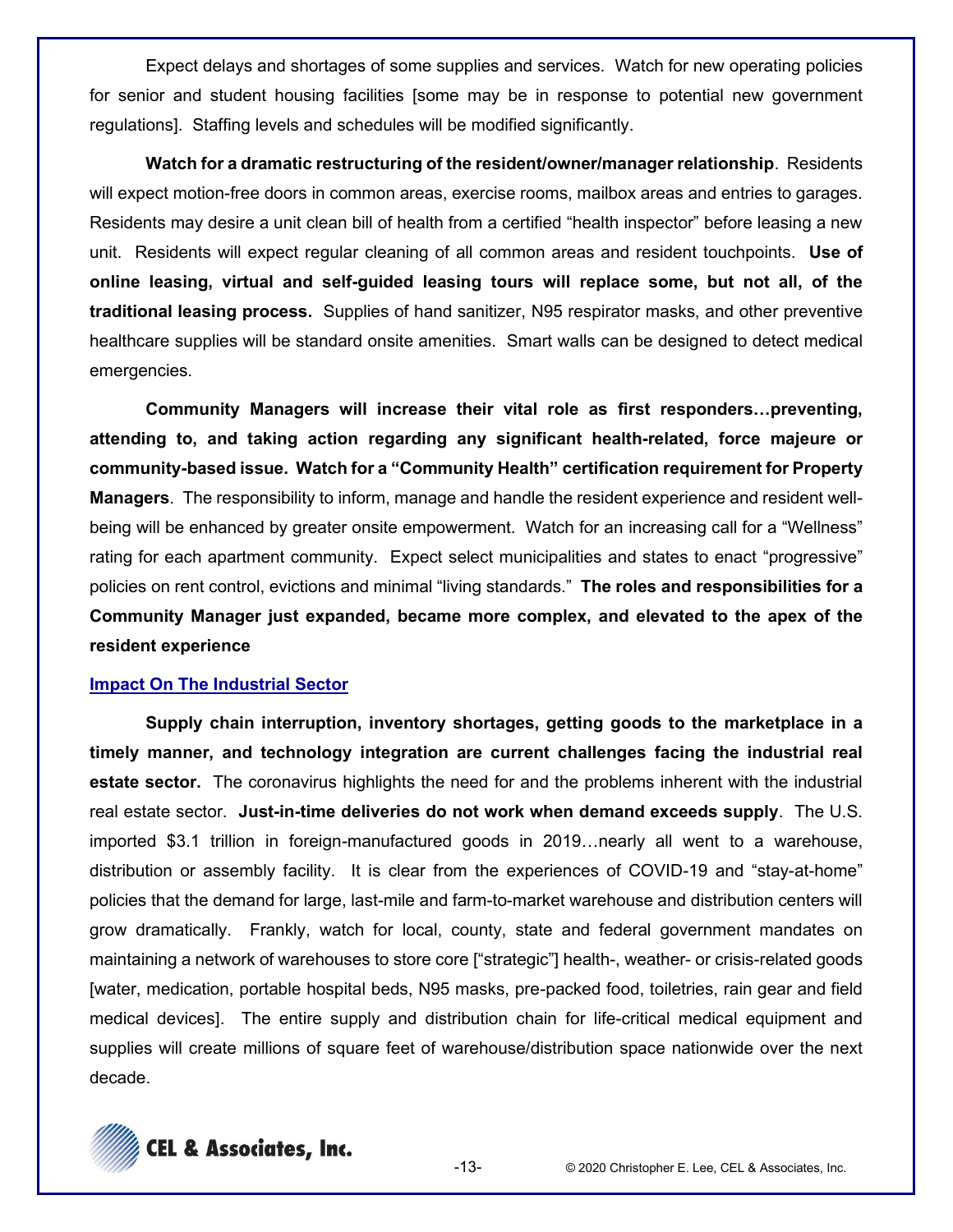The U.S. imported \$452 billion in goods from China in 2019. COVID-19 has upset the trading relationships with many countries, as according to recent studies the "lifespan" of the coronayirus on a surface can linger for 72 hours or more [less on some surfaces]. **However, getting goods and supplies to market mandates more not less warehouse distribution facilities**. Amazon, a leader in receiving and shipping goods, has watched its stock rise dramatically from a low of \$1,676 on March 12, 2020 as a result of online shopping. Getting goods to Americans constrained by travel and congregating restrictions has placed a greater value on online sellers of those goods. Why visit a store or shopping center with the inherent risk of exposure to COVID-19, or any future pandemic or act of nature, when you can shop in the comfort and safety of your home?

**Over the next decade, watch for the development of larger, last-mile and cold storage warehouse/distribution facilities to soar**. Supply chain resilience will be highly valued. The nearly 17 billion square feet of industrial space could experience demand for another 1 billion square feet well before 2030. Watch for more, not less, demand for warehouses to improve inventory control, store emergency medical supplies/equipment and provide better and prompt consumer access to goods. Watch for robotics to further take over the movement of goods within a warehouse facility. Watch for an increase in "bringing home" critical manufacturing sectors for the well-being of Americans [e.g., pharmaceuticals and healthcare devices, diagnostic machines, and vaccines]. The coronavirus exposed the vulnerabilities in the supply chain for critical healthcare goods. **Over the next decade, watch for an increase in new manufacturing facilities for those critical health-related goods**. In addition, the replacement of "old" warehouse distribution facilities with 36- or perhaps 40-foot ceiling heights will create new investment opportunities.

The industrial real estate sector, as a result of COVID-19, further strengthened its vital national, state and local role in the critical web of manufacturing, assembling, distribution and warehouse providers.

#### **Impact On The Entertainment & Hospitality Sector**

The obvious short-term, devasting financial and economic impact on companies who employ, real estate enterprises who serve, and communities who depend on **the entertainment and hospitality sector will likely take 12 ± 18 months to recover, and 36 ± 48 months to recapture what was lost during COVID-19.** Americans will return to this sector, but will likely: [1] limit international travel; [2] choose pay-per-view options rather than attending a sporting event; [3] utilize video conferencing technology rather than attend conventions or industry meetings [video conferencing has jumped 300%]; and [4] will "stay away' from venues that have the highest propensity for exposure to real or potential viruses [online gaming has increased 400%]. The following list highlights some of the venues and the number of facilities nationwide. No geographic area of the U.S. is immune from the "shut down."

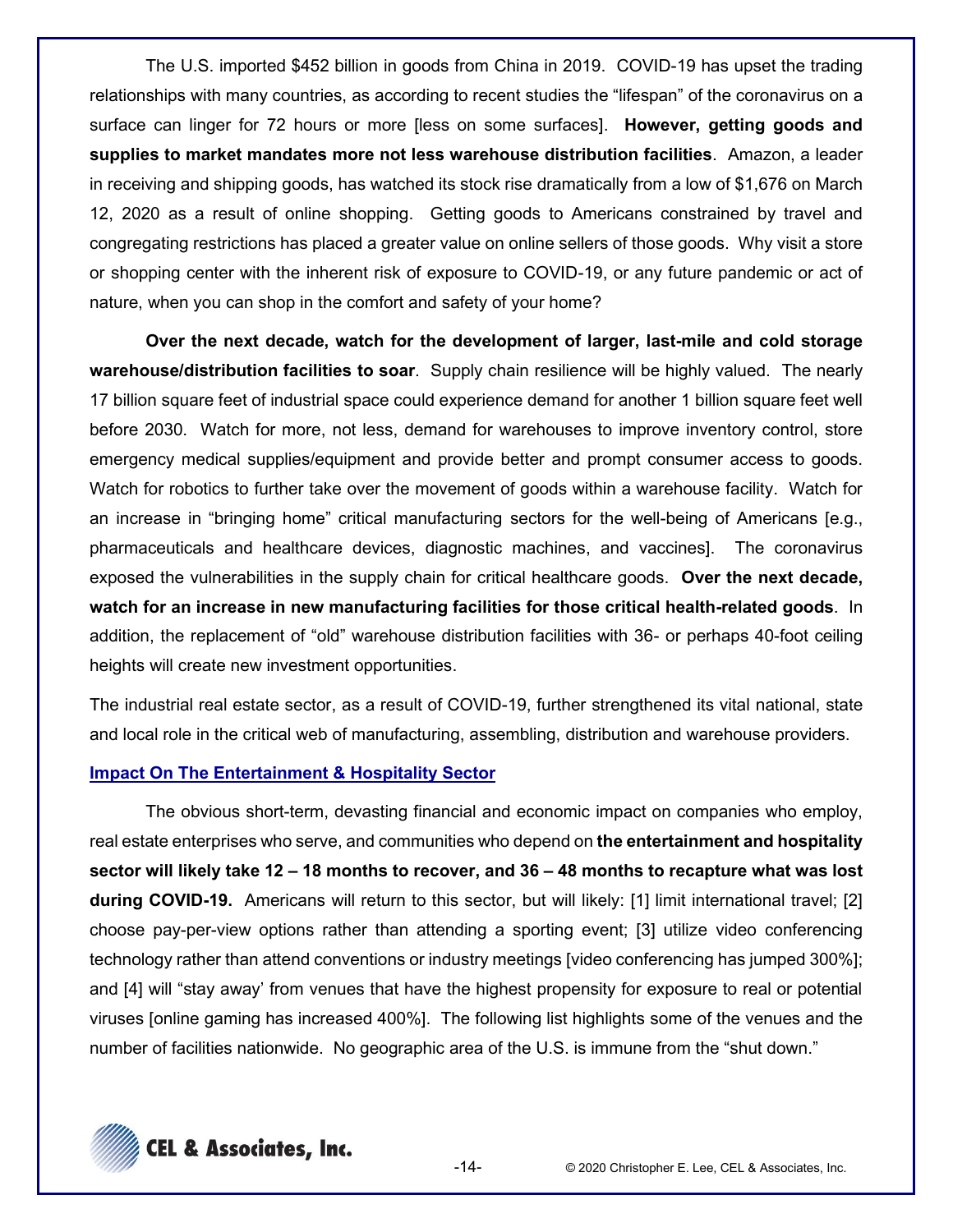# **COVID-19 Sector Impact**

¾ Orlando Theme Parks [10] ¾ State-Sponsored Hall of Fame Facilities  $\triangleright$  NFL Stadiums [32...17 million visitors] ¾ National Soccer HOF, Frisco, TX ¾ Golf Courses [15,372]  $\triangleright$  Country Music HOF, Nashville, TN  $\triangleright$  Ski Resort [476]  $\blacktriangleright$  Libraries [116,867]  $\triangleright$  Cruise Ship Ports [30 million passengers]  $\triangleright$  Major Marathons [685]  $\blacktriangleright$  Museums [35,000] ¾ Amusement Parks [400]  $\blacktriangleright$  Movie Theaters [40,000...1.3 billion tickets]  $\triangleright$  Live-Performance Theaters [3,533] ¾ College & University Venues [5,300]  $\triangleright$  Casinos [1,000] ¾ Factory Tours [558] ¾ Rock & Roll HOF, Cleveland, OH  $\triangleright$  Campgrounds [13,000] ¾ National Parks [419]  $\triangleright$  MLB Stadiums [30...70 million visitors]  $\triangleright$  NBA Arenas [30...22 million visitors]  $\triangleright$  Presidential Libraries [13]  $\triangleright$  National Heritage Sites [20] ¾ National Monuments [199]  $\triangleright$  State Parks [10,234] ¾ Coffee Shops [35,616]  $\triangleright$  Washington D.C. Attractions  $\blacktriangleright$  Indianapolis 500  $\triangleright$  South By Southwest Festival, Austin, TX ¾ Coachella Festival, Indio, CA ¾ Burning Man Event, Black Rock City, NV ¾ National Football HOF, Canton, OH ¾ Baseball HOF, Cooperstown, NY ¾ World Golf HOF, St. Augustine, FL  $\triangleright$  Basketball HOF, Springfield, MA  $\triangleright$  Spas [20,000...190 million visitors] ¾ Convention Centers [255] Source: CEL & Associates, Inc., published reports based on available data.

In addition, more than 54,700 hotels containing over 5.3 million guestrooms serve more than 1.1 billion guest nights annually in the U.S. The hospitality industry [\$218 billion annual revenues] employs over 2.3 million workers. The combined leisure and hospitality industries employ nearly 17 million workers. RevPar, because of COVID-19, is expected to decrease 50% - 55% in 2020. Over 750,000 people are employed in the casino industry [409,000 of whom are employed in Nevada].

There are nearly 661,000 restaurants in the U.S. employing nearly 15.1 million workers. Restaurant sales have dropped 47%, and that number is expected to grow even larger. Seventy percent [70%] of restaurants have laid off employees. The devastating impact of COVID-19 on the entertainment and hospitality sector has been equally challenging to owners of real estate who lease space or own these facilities. CEL & Associates, Inc. projects **that full recovery within this sector will take four ± six years to return to historical norms and seven ± 10 years to recapture what was lost in the greatest of all recessions.**

# **Closing Comments**

Thomas Paine wrote, "These are the times that try men's souls. ...the harder the conflict, **the more glorious the triumph.**" These are, indeed, challenging times as we navigate through uncharted waters...with an uncertain ending. While the outcome is currently uncertain, the resolve is high and the resistance unmatched. We will get through this. The real estate industry never will be

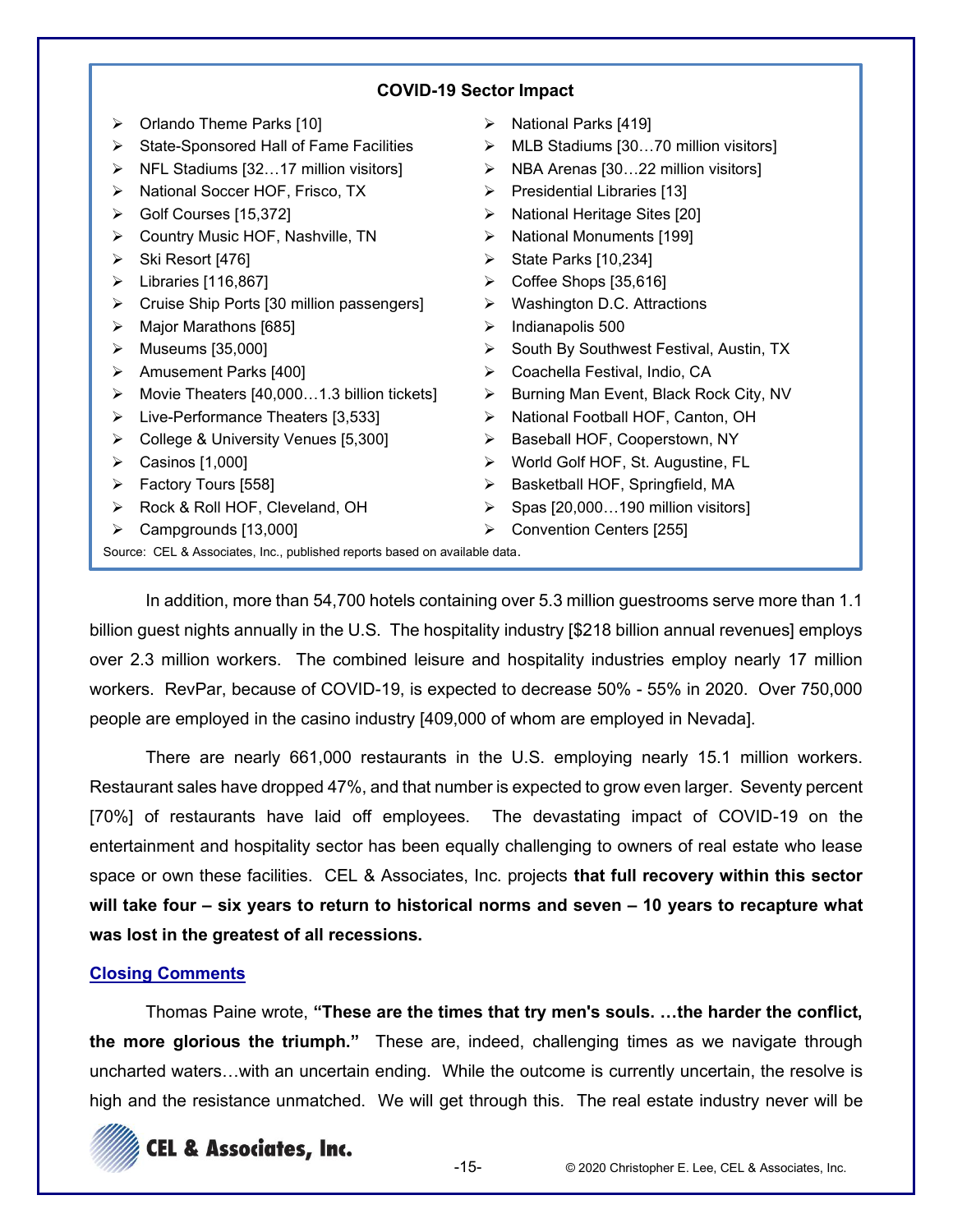able to "go back to the way it was"...it can only look forward to the "way it is." **The real estate industry** is the foundation of America's heritage and the unfinished business of society. For centuries, real estate has created, [re]shaped and enhanced America's towns and cities. **Real estate has been the fulcrum from which a society bands together** for common causes, interests and values. Going forward, **the real estate industry must transform itself from a reactor to change or events...to a**  creator of a better tomorrow. Going forward, "If you want something you once had, you will  $n$ eed to do something you have never done.<sup>"</sup> Welcome to the New Normal...2020 will be the **Year That Changed Everything!**

Regards,

Christopher Lee **Editor** 

*Note: This report has been prepared by CEL & Associates, Inc., who retains all rights to its content. This report may not be reproduced, distributed, and/or used in presentations or offering/fund raising prospectus/memorandums, and/or used in communications, speeches and/or presentations in its entirety or in parts without the prior written consent of CEL & Associates, Inc. You may reproduce/distribute and/or share this article with friends, colleagues and associates. Opinions and forecasts contained in this, prior and future articles may change without notice. The author encourages readers to offer comments, feedback and recommendations for further enhancement to newsletter@celassociates.com*

#### **SPREAD THE WORD**

If you enjoy reading *Strategic Advantage* and *Leadership Conversation*, and have benefited or received value from our insights and recommendations over the past 25 years, perhaps your friends, business associates, other members of your team or industry peers will also enjoy it.

You can provide them with an individual subscription by several options:

- x Click here: **http://newsletter.celassociates.com** and fill in their contact info or forward this link to them
- If for multiple people, send us an email with a list of their individual contact info and email address

Today there are over 12,000 readers of Strategic Advantage...spread the word.

*Give Us Your Opinion:* We want to hear from you and to have future issues reflect your needs and questions. Please email your comments, ideas, suggestions and insights to newsletter@celassociates.com.

**For More Information:** For more information regarding our services (Strategic Planning, Compensation, Opinion Surveys, Benchmarking, Performance Improvement, Succession Planning and Governance/Management), please email us at newsletter@celassociates.com or call 310.571.3113.

**To Subscribe:** To subscribe to CEL & Associates, Inc. and Christopher Lee's Strategic Advantage newsletter with ongoing insights, opinions and forecasts regarding issues, trends and opportunities within the real estate industry, please email us at newsletter@celassociates.com with "Subscribe" in the Subject line and provide your full contact information.

**To Change Your Contact Information:** Please email us at newsletter@celassociates.com with "Change" *Contact Information*" in the Subject line and include your new contact information.

**Disclaimer:** The opinions, forecasts, information and insights presented in this article are of a general nature and do not constitute the provision of investment, management or economic advice to any person, organization or governing board, and this article does not contain any recommendation(s) to buy, sell and/or invest in any security, real estate asset, fund or adopt as an element of any investment strategy. Opinions and forecasts expressed herein are subject to change without notice. Relevant information was obtained from sources deemed reliable. Such information is not guaranteed as to its accuracy.